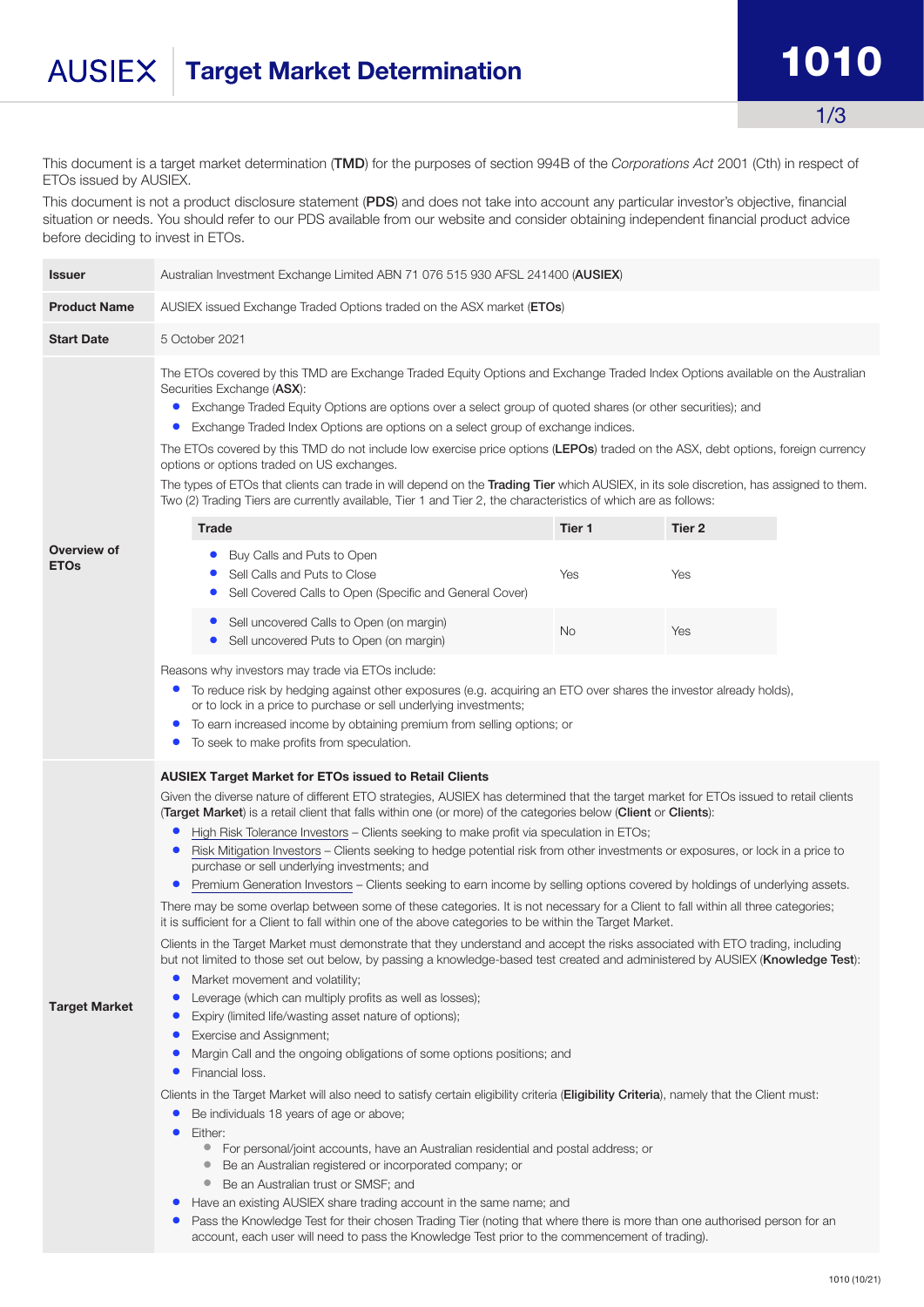#### Likely Objectives, Financial Situation and Needs of the Target Market

High Risk Tolerance Investors are Clients likely to have a higher risk appetite and who are seeking higher returns through riskier strategies and speculation and are prepared to suffer material losses (and able to withstand such losses).

- *• Likely objectives:* Use existing assets to support leverage (e.g. investing with a lower outlay compared to buying shares directly) in order to seek higher returns with corresponding higher risk.
- *• Likely financial situation:* Have a relatively high and regular income and/or substantial holdings of capital available for investment. Are able to withstand losses from trading without causing distress or material impact on living standards. Have available liquid assets to fund potential margin calls. Have a good understanding of ETOs and trading strategies.
- *• Likely needs:* Wish to use spare capital to make enhanced returns.

Risk Mitigation Investors are Clients who are likely to be relatively risk averse and are looking to protect previous gains, lock in purchase or sale prices, or mitigate against potential future losses.

- *• Likely objectives:* Protect previous gains or mitigate against potential future losses and/or lower the cost of acquiring underlying assets.
- *• Likely financial situation:* Have existing investments or exposures which the Client wishes to hedge.
- *• Likely needs:* Loss or profit protection.

Premium Generation Investors are likely to be Clients with a moderate risk appetite who are looking to increase their yield but are prepared to have the options exercised against them.

- *• Likely objectives:* Increase their income return.
- *• Likely financial situation:* Hold existing positions in underlying stocks. Require a regular income. Are able to address capital gains tax position if ETOs sold by the Client are exercised against.
- *• Likely needs:* Increase income return.

#### Target Market Different ETO strategies

cont.

**Distribution Conditions** 

#### We expect High Risk Tolerance Investors will be likely trading in Tier 1 and/or Tier 2.

We expect Risk Mitigation Investors and Premium General Investors will be likely trading in Tier 1 only. SMSFs are eligible for Tier 1 trading only and must have a Derivatives Risk Statement as part of their application documentation.

Finally, we consider that the Target Market includes any Client whose open ETO positions are being closed out at any time (whether on the instruction of the Client, due to the exercise of rights by AUSIEX, by action of ASX group, or otherwise), even if that Client would not otherwise fall within a category within the Target Market.

#### Explanation of why ETOs are likely to be consistent with the likely objectives, financial situation and needs of the Target Market

We expect that Tier 1 ETOs and Tier 2 ETOs will likely be consistent with the likely objectives, financial situation and needs of High Risk Tolerance Investors because these products offer the potential for enhanced returns, and this class of Client should be able to bear any potential losses without material hardship.

We expect that Tier 1 ETOs will likely be consistent with the likely objectives, financial situation and needs of Risk Mitigation Investors because these products offer the ability to protect or lock-in any previous profits from an underlying investment and/or protect against future losses.

We expect that Tier 1 ETOs will likely be consistent with the likely objectives, financial situation and needs of Premium Generation Investors because these products offer the potential for increased income, and this class of Client should be able to bear any consequences of their ETOs being exercised against without material hardship.

#### Clients for whom ETOs are unsuitable

ETOs will generally not be suitable for retail clients outside the Target Market. Potential categories would include retail clients who do not demonstrate that they understand and accept the risks of options trading (for example, if they do not pass the Knowledge Test to AUSIEX's satisfaction), and retail clients who cannot bear the consequences of potential losses without material impact on their standard of living.

The distribution of ETOs is subject to the conditions and restrictions outlined below.

ETOs can only be distributed:

- Direct to Clients by AUSIEX in accordance with the authorisation provided under AUSIEX's Australian financial services licence (AFSL), including through white label arrangements that AUSIEX has in place with third parties.
- By an AFSL holder authorised to provide financial product advice about derivatives to retail clients, whose representatives and/or authorised representatives providing the advice hold a current Level 2 Accredited Derivatives Adviser certificate and with whom AUSIEX has a written agreement governing the terms of the distribution arrangements (Authorised Financial Adviser(s)).

These distribution conditions are such that it is likely that ETOs will be distributed to Clients who are in the Target Market given that:

• AUSIEX will have oversight of how ETOs are issued and the application of the Eligibility Criteria, including through ensuring that: